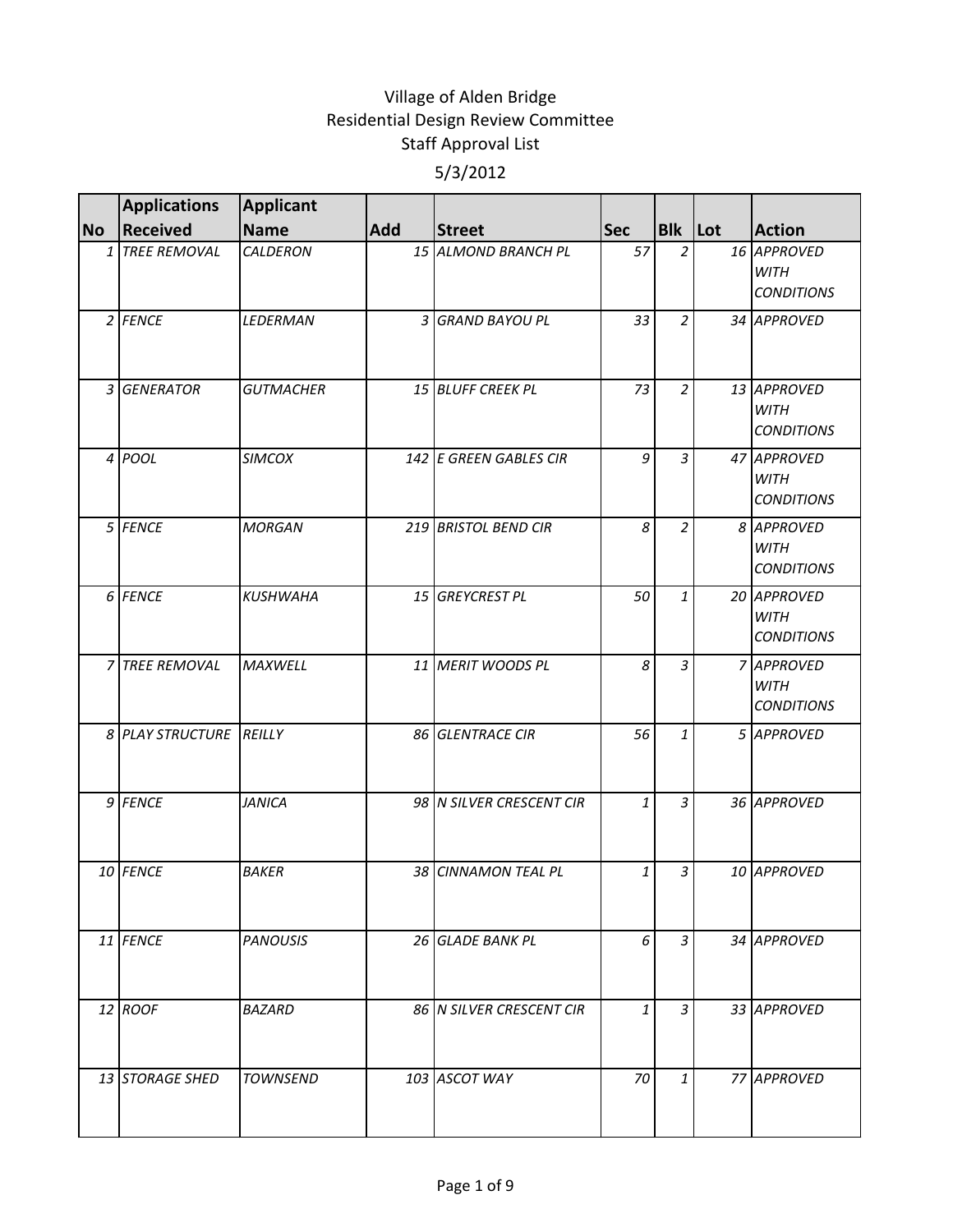|           | <b>Applications</b> | Applicant           |     |                          |                |                |                                                 |
|-----------|---------------------|---------------------|-----|--------------------------|----------------|----------------|-------------------------------------------------|
| <b>No</b> | Received            | <b>Name</b>         | Add | <b>Street</b>            | <b>Sec</b>     | <b>Blk</b> Lot | <b>Action</b>                                   |
|           | $14$ COLOR          | DEAL                |     | 187 W GREYWING CIR       | 6              | 3              | 8 APPROVED                                      |
|           | 15 DOOR             | <b>WOODALL</b>      |     | 144 S BROOKSEDGE CIR     | 58             | 1              | 30 APPROVED                                     |
|           | 16 POOL             | <b>TREUTLE</b>      |     | 19 LATTICELEAF PL        | 65             | $\overline{2}$ | 17 APPROVED<br><b>WITH</b><br><b>CONDITIONS</b> |
|           | 17 POOL             | WELCH               |     | 27 S CRISP MORNING CIR   | 93             | $\mathbf{1}$   | 7 APPROVED<br><b>WITH</b><br><b>CONDITIONS</b>  |
|           | 18 ROOF             | LOMBARD             |     | 43 SILVER CRESCENT CIR   | $\mathbf{1}$   | $\overline{2}$ | 20 APPROVED                                     |
|           | 19 ROOF             | <b>WILSON</b>       |     | 22 WILLOW RUN PL         | $\overline{a}$ | $\overline{2}$ | 36 APPROVED                                     |
|           | 20 COLOR            | <b>NEWHOUSE</b>     |     | 42 E GREYWING CIR        | 6              | 4              | 35 APPROVED                                     |
|           | 21 POOL             | <b>MENDIBURU</b>    |     | 214 S MAPLE GLADE CIR    | 38             | $\overline{2}$ | 2 APPROVED<br><b>WITH</b><br><b>CONDITIONS</b>  |
|           | 22 ROOF             | <b>GAMMENTHALER</b> |     | 6 WINTERCORN PL          | $\overline{7}$ | $\overline{2}$ | 25 APPROVED                                     |
|           | 23 COLOR            | <b>ANDERSON</b>     |     | 10 EDGECLIFF PL          | 49             | 1              | 5 APPROVED                                      |
|           | 24 ROOF             | APERAUCH            |     | 31 S SILVER CRESCENT CIR | $\mathbf{1}$   | $\overline{2}$ | 17 APPROVED                                     |
|           | 25 POOL             | <b>MOORE</b>        |     | 67 E EVANGELINE OAKS CIR | 74             | $\overline{2}$ | 7 APPROVED<br><b>WITH</b><br><b>CONDITIONS</b>  |
|           | 26 FENCE            | <b>MACLEAN</b>      |     | 34 WEBB CREEK PL         | 46             | $\mathbf{1}$   | 19 APPROVED                                     |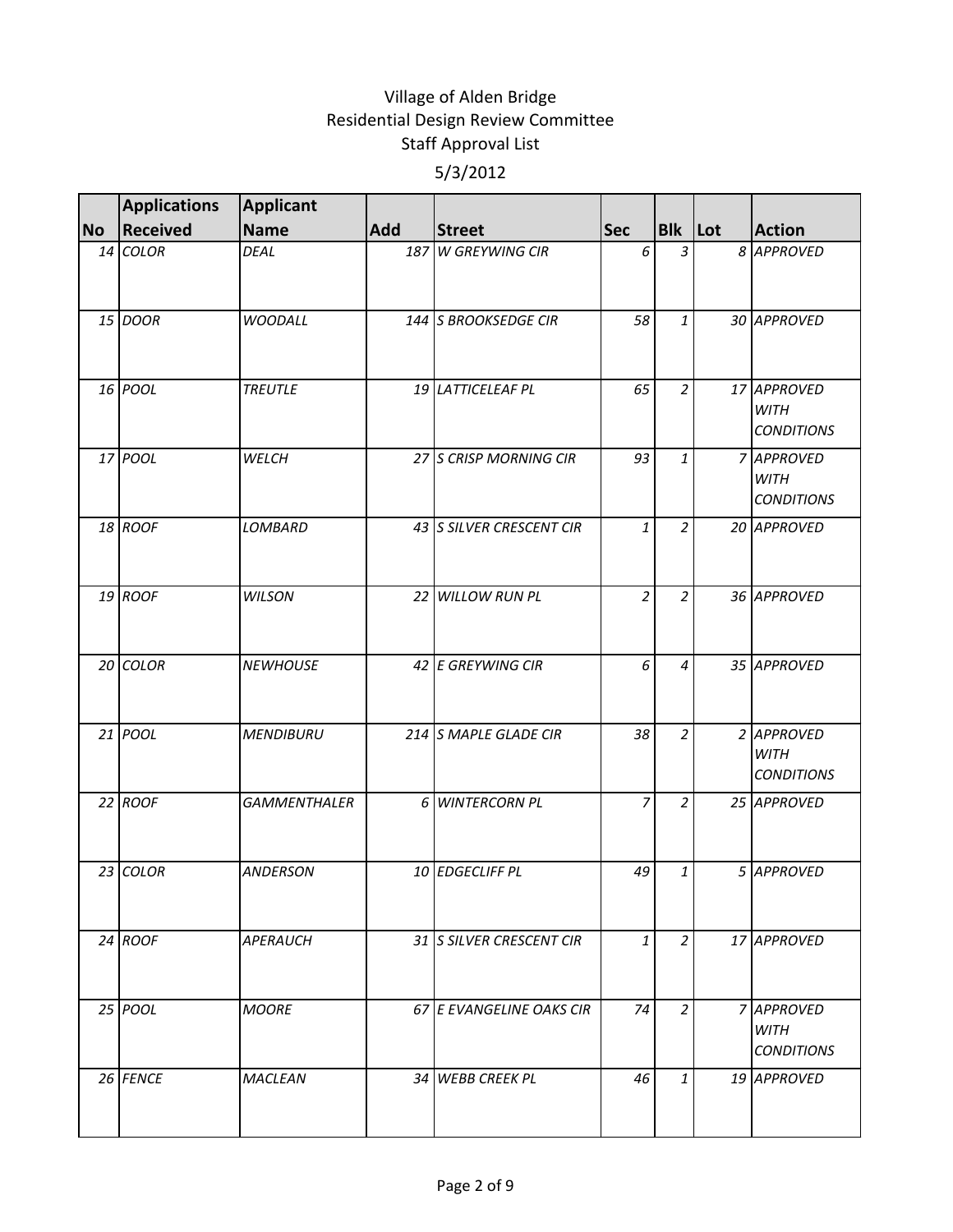|           | <b>Applications</b> | <b>Applicant</b> |     |                          |                |                |                                                 |
|-----------|---------------------|------------------|-----|--------------------------|----------------|----------------|-------------------------------------------------|
| <b>No</b> | <b>Received</b>     | <b>Name</b>      | Add | <b>Street</b>            | <b>Sec</b>     | <b>Blk</b> Lot | <b>Action</b>                                   |
|           | 27 POOL             | <b>MACLEAN</b>   |     | 34 WEBB CREEK PL         | 46             | 1              | 19 APPROVED<br><b>WITH</b><br><b>CONDITIONS</b> |
|           | 28 FENCE            | <b>NOLET</b>     |     | 91 ALDEN GLEN DR         | 20             | 1              | 23 APPROVED                                     |
|           | 29 TREE REMOVAL     | <b>ROBERTS</b>   |     | 170 E ELM CRESCENT       | 4              | 1              | 2 APPROVED<br><b>WITH</b><br><b>CONDITIONS</b>  |
|           | 30 FENCE            | <b>CHRISTINA</b> |     | 3 CYPRESS BAYOU CT       | 24             | $\mathbf{1}$   | 22 APPROVED<br><b>WITH</b><br><b>CONDITIONS</b> |
|           | 31 TRELLIS          | <b>GRAHAM</b>    |     | 15 EMERY MILL PL         | 86             | $\overline{2}$ | 32 APPROVED                                     |
|           | 32 FENCE            | <b>EUDY</b>      |     | 15 CLINGSTONE PL         | 50             | $\mathbf{1}$   | 76 APPROVED                                     |
|           | 33 FENCE            | RAMEY            |     | 10 BROADWEATHER PL       | 50             | 1              | 77 APPROVED<br><b>WITH</b><br><b>CONDITIONS</b> |
|           | 34 FENCE            | LOVELL           |     | 95 ALDEN GLEN DR         | 20             | $\mathbf{1}$   | 24 APPROVED                                     |
|           | 35 FENCE            | <b>MOORE</b>     |     | 67 E EVANGELINE OAKS CIR | 74             | $\overline{2}$ | 7 APPROVED<br><b>WITH</b><br><b>CONDITIONS</b>  |
|           | 36 POOL             | <b>ROVIRA</b>    |     | 195 SHALE RUN PL         | 57             | 1              | 46 APPROVED<br><b>WITH</b><br><b>CONDITIONS</b> |
|           | 37 FENCE            | <b>MOODY</b>     |     | 58 ELM WILLOW CT         | $\overline{2}$ | $\mathbf{1}$   | 21 APPROVED<br>WITH<br><b>CONDITIONS</b>        |
|           | 38 COLOR            | <b>KEYS</b>      |     | 122 W BURBERRY CIR       | 97             | $\mathbf{1}$   | 11 APPROVED                                     |
|           | 39 COLOR            | SALDANA          |     | 118 W BURBERRY CIR       | 97             | $\mathbf{1}$   | 12 APPROVED                                     |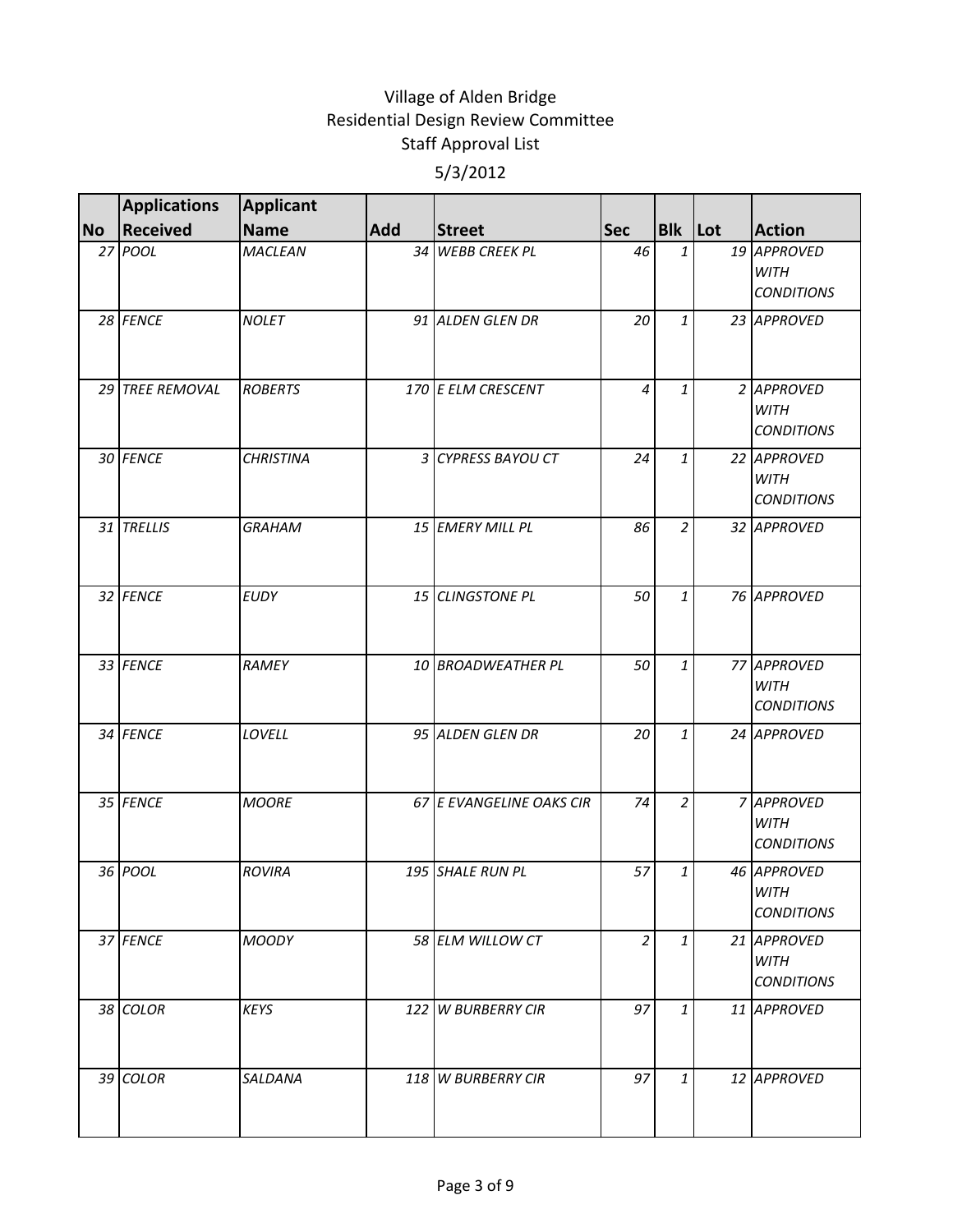|           | <b>Applications</b> | Applicant                                             |     |                    |            |                |               |
|-----------|---------------------|-------------------------------------------------------|-----|--------------------|------------|----------------|---------------|
| <b>No</b> | <b>Received</b>     | <b>Name</b>                                           | Add | <b>Street</b>      | <b>Sec</b> | <b>Blk Lot</b> | <b>Action</b> |
|           | 40 COLOR            | <b>КОСНІСК</b>                                        |     | 111 W BURBERRY CIR | 97         | $\overline{2}$ | 9 APPROVED    |
|           | 41 COLOR            | <b>WSA SERVICES &amp;</b><br>MANAGEMENT<br><b>LLC</b> |     | 107 W BURBERRY CIR | 97         | $\overline{2}$ | 10 APPROVED   |
|           | 42 COLOR            | PEREZ                                                 |     | 66 E BURBERRY CIR  | 97         | $\mathbf{1}$   | 25 APPROVED   |
|           | 43 COLOR            | <b>FORSSELL</b>                                       |     | 62 E BURBERRY CIR  | 97         | $\mathbf{1}$   | 26 APPROVED   |
|           | 44 COLOR            | <b>BROWN</b>                                          |     | 138 W BURBERRY CIR | 97         | $\mathbf{1}$   | 7 APPROVED    |
|           | 45 COLOR            | <b>DICKSON</b>                                        |     | 7 BACCARA PL       | 97         | $\mathbf{1}$   | 42 APPROVED   |
|           | 46 COLOR            | <b>DICKSON</b>                                        |     | 3 BACCARA PL       | 97         | $\mathbf{1}$   | 41 APPROVED   |
|           | 47 COLOR            | <b>HILTON</b>                                         |     | 10 BACCARA PL      | 97         | $\mathbf{1}$   | 50 APPROVED   |
|           | 48 COLOR            | <b>CURRID</b>                                         |     | 14 BACCARA PL      | 97         | $\mathbf{1}$   | 49 APPROVED   |
|           | 49 COLOR            | LEGAULT                                               |     | 26 BACCARA PL      | 97         | 1              | 46 APPROVED   |
|           | 50 COLOR            | <b>LANDRON</b>                                        |     | 30 BACCARA PL      | 97         | $\mathbf{1}$   | 45 APPROVED   |
|           | 51 COLOR            | <b>BARTZ</b>                                          |     | 134 W BURBERRY CIR | 97         | $\mathbf{1}$   | 8 APPROVED    |
|           | 52 COLOR            | <b>TATE</b>                                           |     | 38 E BURBERRY CIR  | 97         | 1              | 32 APPROVED   |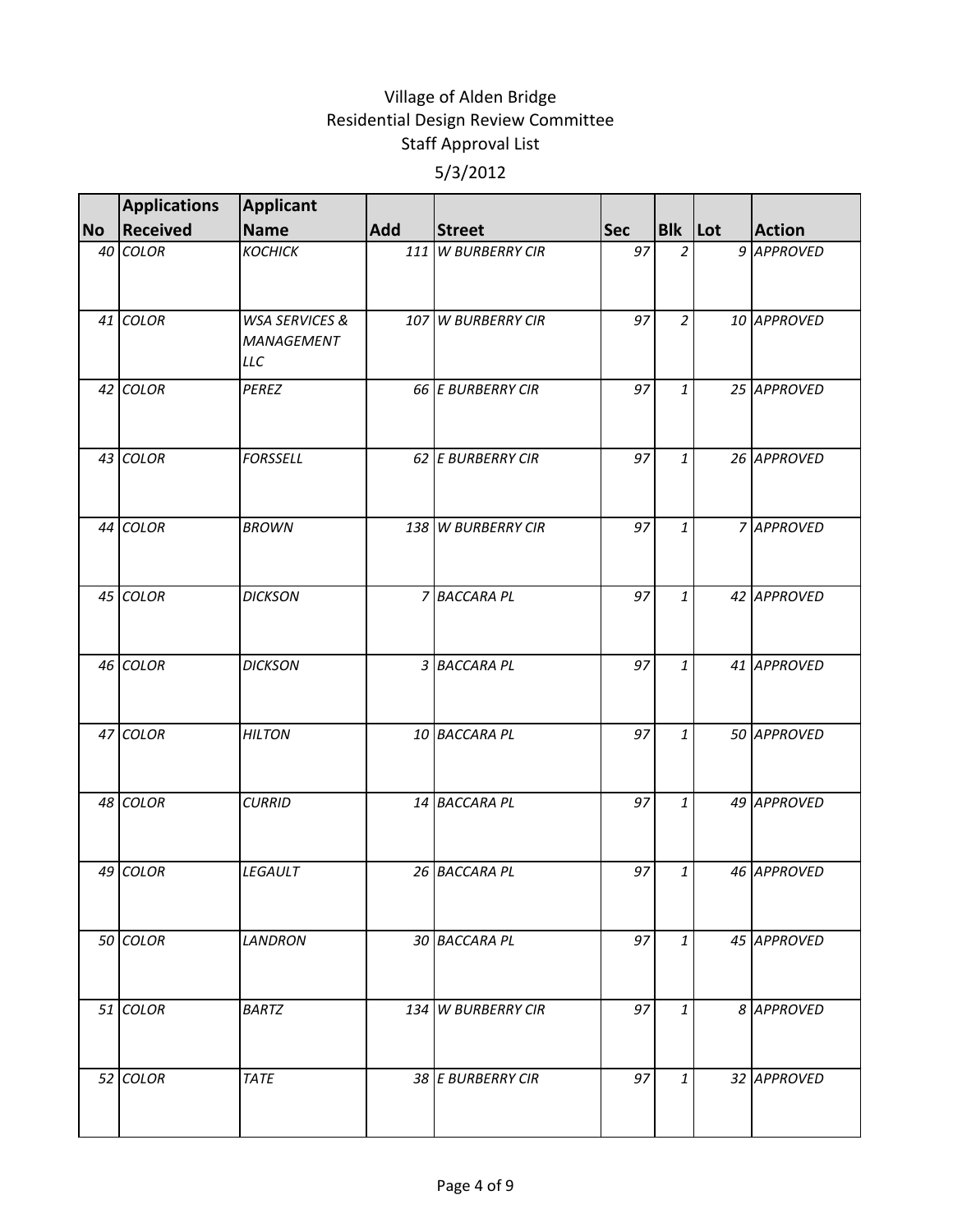|           | <b>Applications</b> | <b>Applicant</b>                               |     |                    |            |                |               |
|-----------|---------------------|------------------------------------------------|-----|--------------------|------------|----------------|---------------|
| <b>No</b> | Received            | Name                                           | Add | <b>Street</b>      | <b>Sec</b> | <b>Blk</b> Lot | <b>Action</b> |
|           | 53 COLOR            | <b>LEMAIRE</b>                                 |     | 3 E BURBERRY CIR   | 97         | $\overline{2}$ | 18 APPROVED   |
|           | 54 COLOR            | POLACK                                         |     | 14 E BURBERRY CIR  | 97         | $\mathbf{1}$   | 38 APPROVED   |
|           | 55 COLOR            | SANDERSON                                      |     | 7 E BURBERRY CIR   | 97         | $\overline{2}$ | 17 APPROVED   |
|           | 56 COLOR            | <b>STALLINGS</b>                               |     | 27 E BURBERRY CIR  | 97         | $\overline{2}$ | 13 APPROVED   |
|           | 57 COLOR            | <b>SPRIGGS</b>                                 |     | 23 E BURBERRY CIR  | 97         | $\overline{2}$ | 14 APPROVED   |
|           | 58 COLOR            | <b>MCBRIDE</b>                                 |     | 18 E BURBERRY CIR  | 97         | $\mathbf{1}$   | 37 APPROVED   |
|           | 59 COLOR            | <b>WSA SERVICES &amp;</b><br>MANAGEMENT<br>LLC |     | 42 E BURBERRY CIR  | 97         | 1              | 31 APPROVED   |
|           | 60 COLOR            | <b>RIDER</b>                                   |     | 130 W BURBERRY CIR | 97         | $\mathbf{1}$   | 9 APPROVED    |
|           | 61 COLOR            | RHETT                                          |     | 131 W BURBERRY CIR | 97         | $\overline{2}$ | 4 APPROVED    |
|           | 62 COLOR            | <b>GOLLIHEAIR</b>                              |     | 15 E BURBERRY CIR  | 97         | 2              | 15 APPROVED   |
|           | 63 COLOR            | <b>MOYERS</b>                                  |     | 11 E BURBERRY CIR  | 97         | $\overline{2}$ | 16 APPROVED   |
|           | 64 COLOR            | <b>ROCK</b>                                    |     | 127 W BURBERRY CIR | 97         | $\overline{c}$ | 5 APPROVED    |
|           | 65 COLOR            | <b>STOUT</b>                                   |     | 123 W BURBERRY CIR | 97         | $\overline{2}$ | 6 APPROVED    |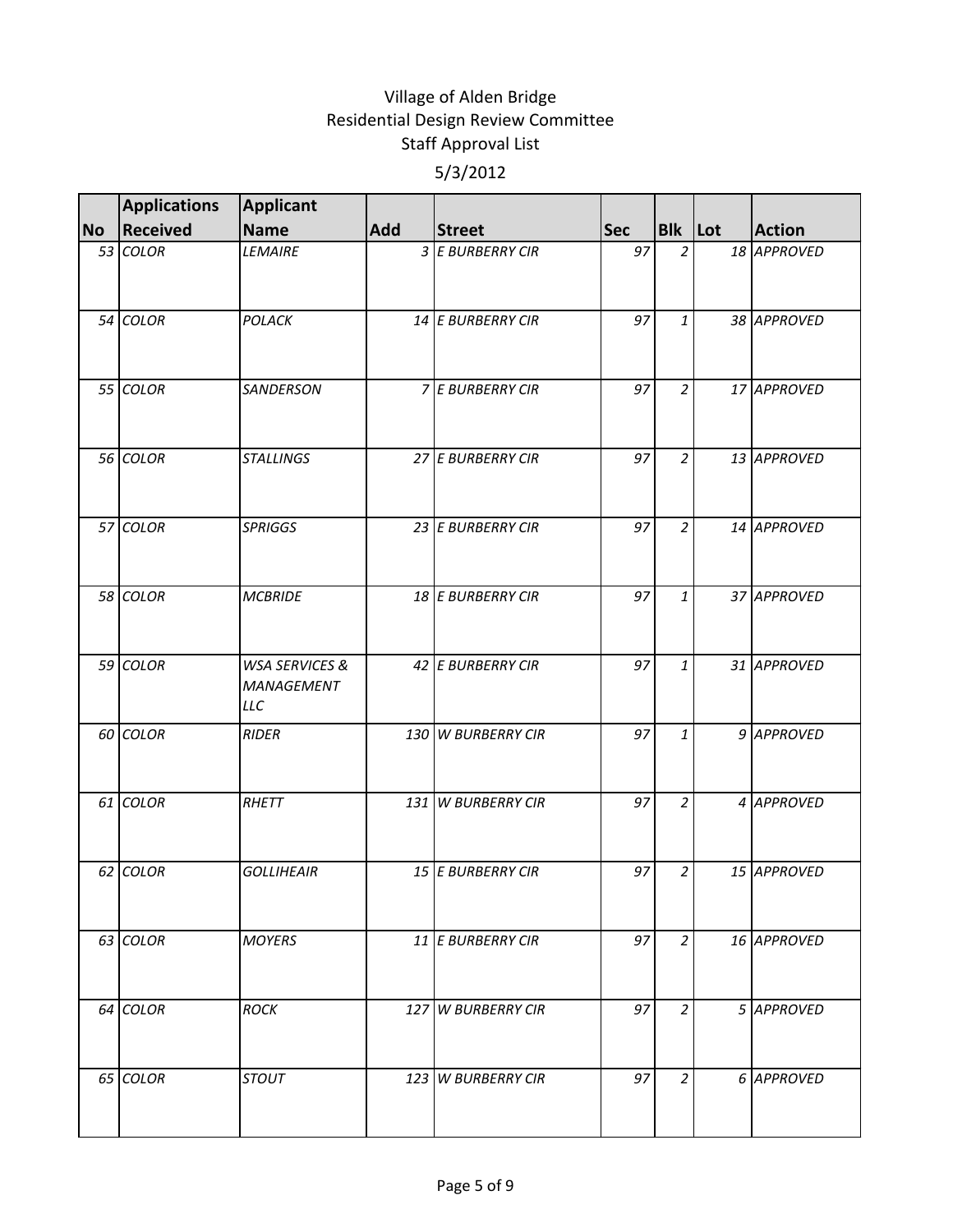|           | <b>Applications</b> | <b>Applicant</b> |     |                      |            |                |                                                 |
|-----------|---------------------|------------------|-----|----------------------|------------|----------------|-------------------------------------------------|
| <b>No</b> | <b>Received</b>     | Name             | Add | <b>Street</b>        | <b>Sec</b> | <b>Blk</b> Lot | <b>Action</b>                                   |
|           | 66 COLOR            | GARZA            |     | 147 W BURBERRY CIR   | 97         | $\overline{2}$ | 1 APPROVED                                      |
|           | 67 COLOR            | POWELL           |     | 143 W BURBERRY CIR   | 97         | $\overline{2}$ | 2 APPROVED                                      |
|           | 68 COLOR            | <b>HUMPHRIES</b> |     | 34 E BURBERRY CIR    | 97         | $\mathbf{1}$   | 33 APPROVED                                     |
|           | 69 COLOR            | <b>IVERS</b>     |     | 30 E BURBERRY CIR    | 97         | $\mathbf{1}$   | 34 APPROVED                                     |
|           | 70 COLOR            | WELLMAN          |     | 126 W BURBERRY CIR   | 97         | $\mathbf{1}$   | 10 APPROVED                                     |
|           | 71 COLOR            | <b>FERNANDEZ</b> |     | 114 W BURBERRY CIR   | 97         | $\mathbf{1}$   | 1 APPROVED                                      |
|           | 72 COLOR            | PAZ              |     | 158 W BURBERRY CIR   | 97         | 1              | 2 APPROVED                                      |
|           | 73 COLOR            | PERRY            |     | 3 BELLISIMA CT       | 97         | $\mathbf{1}$   | 17 APPROVED                                     |
|           | 74 COLOR            | <b>OLSON</b>     |     | 7 BELLISIMA CT       | 97         | $\mathbf{1}$   | 18 APPROVED                                     |
|           | 75 COLOR            | <b>BARNETT</b>   |     | 2 BELLISIMA CT       | 97         | 1              | 24 APPROVED                                     |
|           | 76 COLOR            | <b>SAUCIER</b>   |     | 6 BELLISIMA CT       | 97         | $\mathbf{1}$   | 23 APPROVED                                     |
|           | 77 ROOF             | LONON            |     | 22 TETHERED VINE PL  | 14         | $\mathbf{1}$   | 16 APPROVED                                     |
|           | 78 WALKWAY          | <b>HOFFMAN</b>   |     | 50 N HOLLYLAUREL CIR | 16         | $\mathbf{1}$   | 43 APPROVED<br><b>WITH</b><br><b>CONDITIONS</b> |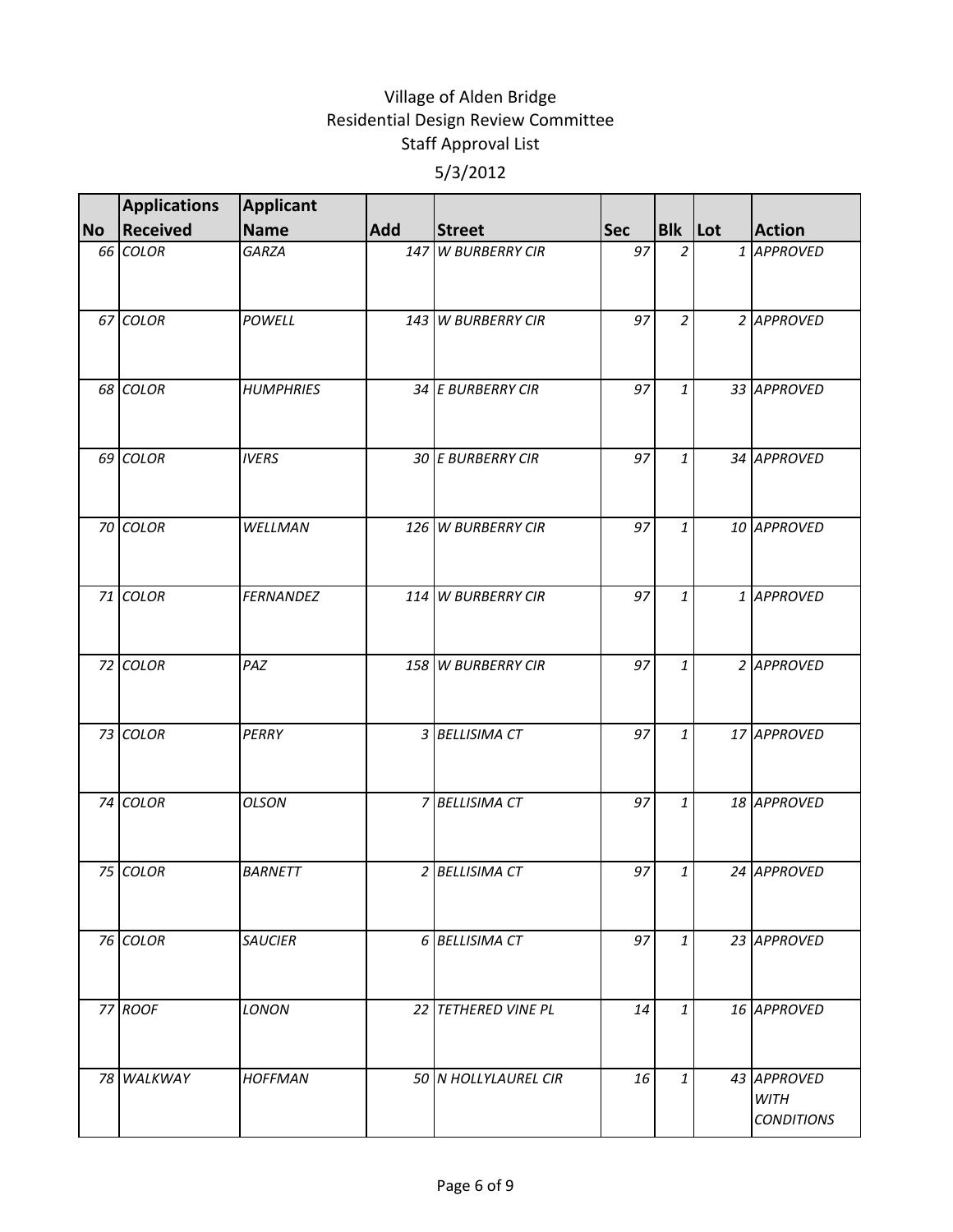|           | <b>Applications</b> | <b>Applicant</b> |     |                    |            |                |               |
|-----------|---------------------|------------------|-----|--------------------|------------|----------------|---------------|
| <b>No</b> | Received            | Name             | Add | <b>Street</b>      | <b>Sec</b> | <b>Blk</b> Lot | <b>Action</b> |
|           | 79 COLOR            | <b>INGE</b>      |     | 19 BELLISIMA CT    | 97         | $\mathbf{1}$   | 21 APPROVED   |
|           | 80 COLOR            | <b>TOMLINSON</b> |     | 10 BELLISIMA CT    | 97         | $\mathbf{1}$   | 22 APPROVED   |
|           | 81 COLOR            | <b>WAGONER</b>   |     | 146 W BURBERRY CIR | 97         | $\mathbf{1}$   | 5 APPROVED    |
|           | 82 COLOR            | WELKER           |     | 142 W BURBERRY CIR | 97         | $\mathbf{1}$   | 6 APPROVED    |
|           | 83 COLOR            | WELLS            |     | 119 W BURBERRY CIR | 97         | $\overline{2}$ | 7 APPROVED    |
|           | 84 COLOR            | <b>TORALBA</b>   |     | 115 W BURBERRY CIR | 97         | $\overline{2}$ | 8 APPROVED    |
|           | 85 COLOR            | <b>PINARD</b>    |     | 106 W BURBERRY CIR | 97         | 1              | 15 APPROVED   |
|           | 86 COLOR            | <b>PINARD</b>    |     | 102 W BURBERRY CIR | 97         | $\mathbf{1}$   | 16 APPROVED   |
|           | 87 COLOR            | <b>BOLOS</b>     |     | 50 E BURBERRY CIR  | 97         | $\mathbf{1}$   | 29 APPROVED   |
|           | 88 COLOR            | <b>JAENECKE</b>  |     | 46 E BURBERRY CIR  | 97         | 1              | 30 APPROVED   |
|           | 89 COLOR            | <b>SAMUELS</b>   |     | 22 BACCARA PL      | 97         | $\mathbf{1}$   | 47 APPROVED   |
|           | 90 COLOR            | WILSON           |     | 26 E BURBERRY CIR  | 97         | $\mathbf{1}$   | 35 APPROVED   |
|           | 91 COLOR            | LEWIS            |     | 2 BACCARA PL       | 97         | $\mathbf{1}$   | 52 APPROVED   |
|           |                     |                  |     |                    |            |                |               |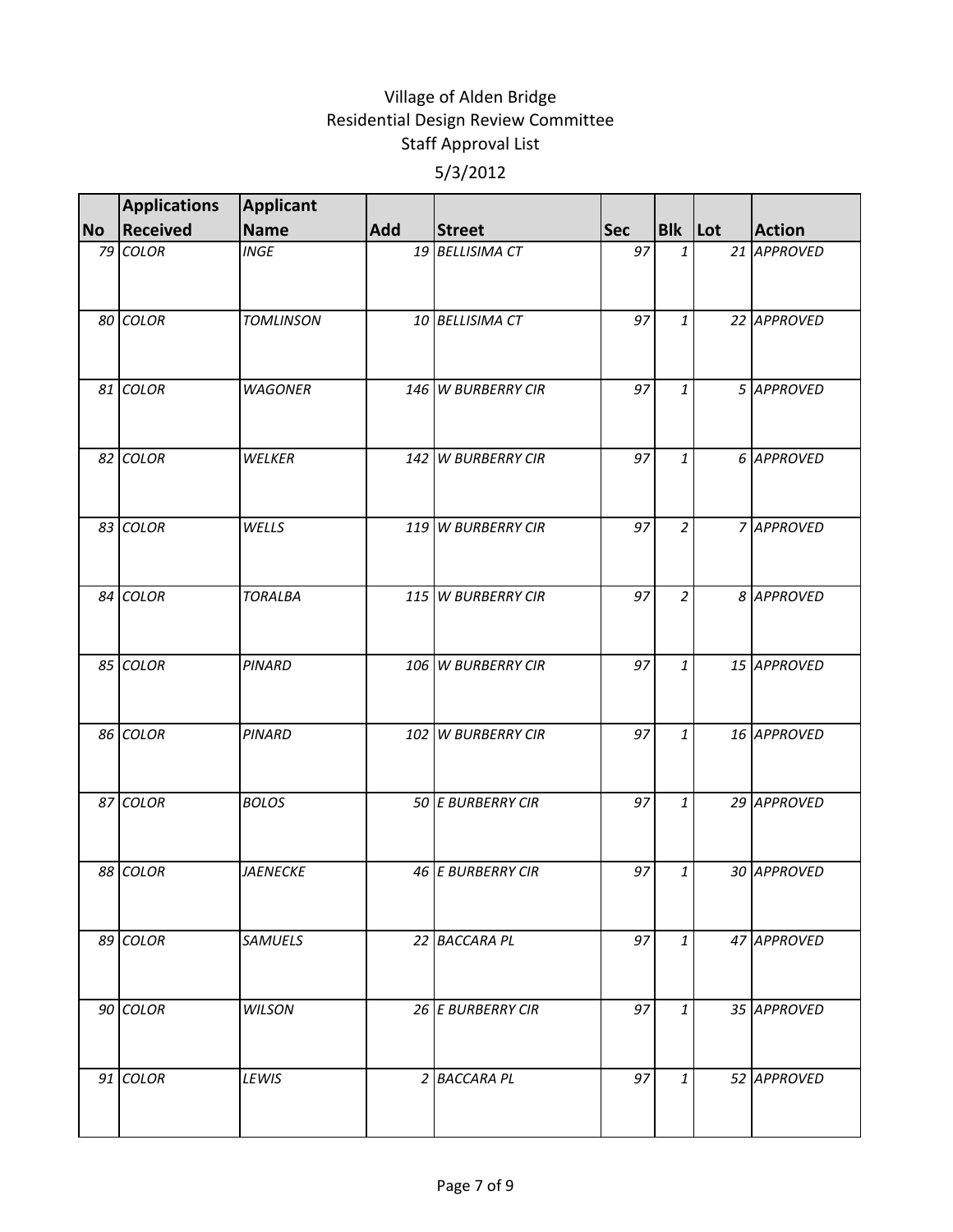|           | <b>Applications</b> | <b>Applicant</b>                                      |     |                   |            |                |               |
|-----------|---------------------|-------------------------------------------------------|-----|-------------------|------------|----------------|---------------|
| <b>No</b> | Received            | Name                                                  | Add | <b>Street</b>     | <b>Sec</b> | <b>Blk</b> Lot | <b>Action</b> |
|           | 92 COLOR            | SAUERLAND                                             |     | 6 BACCARA PL      | 97         | 1              | 51 APPROVED   |
|           | 93 COLOR            | <b>KASTEN</b>                                         |     | 22 E BURBERRY CIR | 97         | 1              | 36 APPROVED   |
|           | 94 COLOR            | <b>HILTON</b>                                         |     | 18 BACCARA PL     | 97         | $\mathbf{1}$   | 48 APPROVED   |
|           | 95 COLOR            | YARDAS                                                |     | 6 E BURBERRY CIR  | 97         | $\mathbf{1}$   | 40 APPROVED   |
|           | 96 COLOR            | <b>BOULET</b>                                         |     | 10 E BURBERRY CIR | 97         | $\mathbf{1}$   | 39 APPROVED   |
|           | 97 COLOR            | <b>SMITH</b>                                          |     | 58 E BURBERRY CIR | 97         | $\mathbf{1}$   | 27 APPROVED   |
|           | 98 COLOR            | <b>MADDOX</b>                                         |     | 54 E BURBERRY CIR | 97         | 1              | 28 APPROVED   |
|           | 99 COLOR            | <b>BLEMINGS</b>                                       |     | 39 E BURBERRY CIR | 97         | $\overline{2}$ | 11 APPROVED   |
|           | 100 COLOR           | <b>GORMAN</b>                                         |     | 31 E BURBERRY CIR | 97         | $\overline{2}$ | 12 APPROVED   |
|           | 101 COLOR           | <b>HANNIBAL</b>                                       |     | 11 BELLISIMA CT   | 97         | 1              | 19 APPROVED   |
|           | 102 COLOR           | <b>OWEN</b>                                           |     | 15 BELLISIMA CT   | 97         | $\mathbf{1}$   | 20 APPROVED   |
|           | $103$ COLOR         | <b>ENTRUST</b><br>RETIREMENT<br><b>SERVICES INC</b>   |     | 15 BACCARA PL     | 97         | $\mathbf{1}$   | 44 APPROVED   |
|           | 104 COLOR           | <b>WSA SERVICES &amp;</b><br><b>MANAGEMENT</b><br>LLC |     | 11 BACCARA PL     | 97         | $\mathbf{1}$   | 43 APPROVED   |